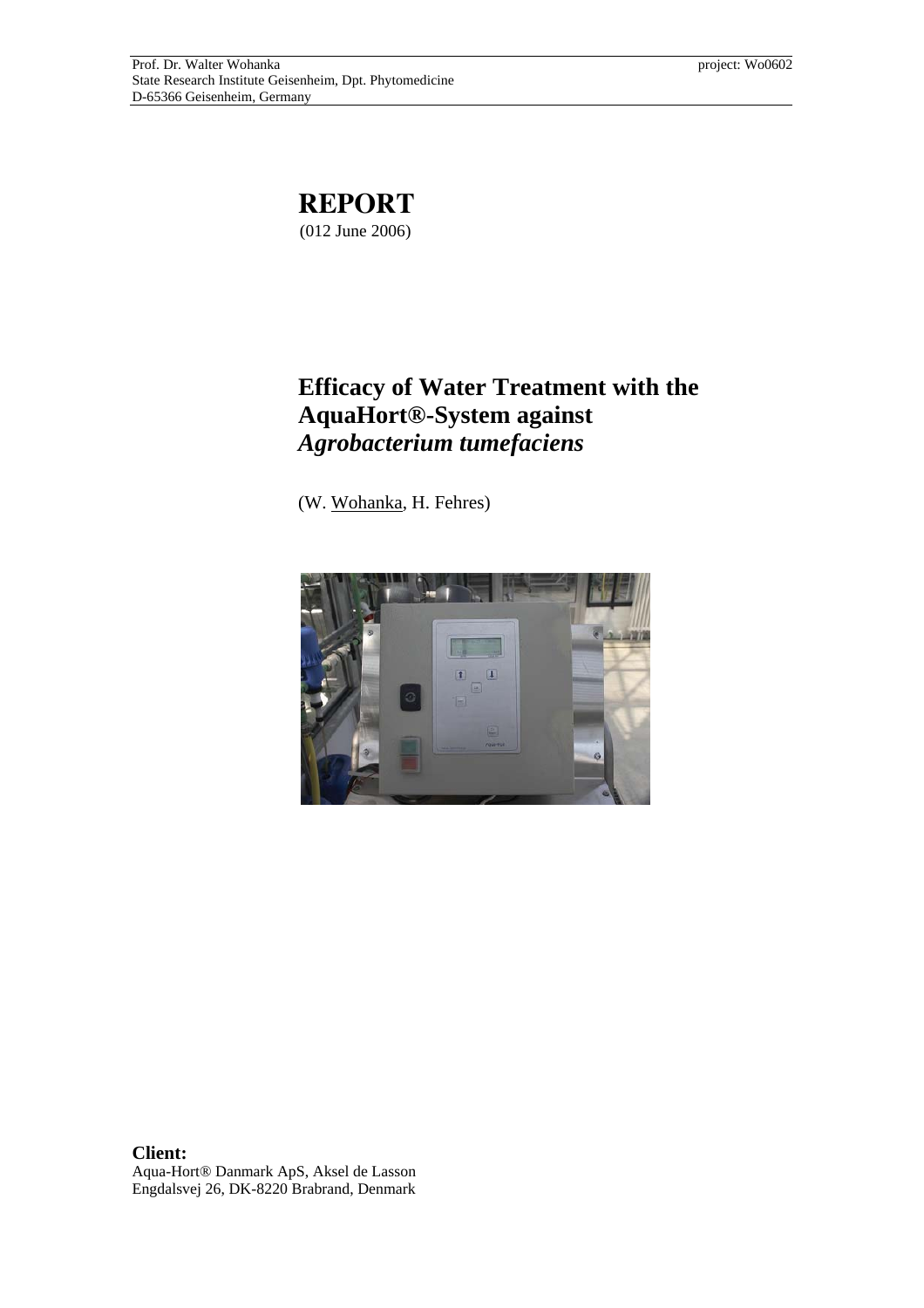## **Introduction**

Aqua-Hort® is an utility for a controlled electrolytic supply of copper and an electromagnetic water treatment to irrigation water. It shows an approved efficacy against zoospores of oomycetic pathogens such as *Pythium* spp. and *Phytophthora* spp. First experiments have shown, that phytopathogenic bacteria, such as *Xanthomonas hortorum* pv. *pelargonii*, are quite more resistant. A minimum Cu-concentration of 2 ppm and exposure times of at least 4 hrs have been necessary to eliminate this pathogen. Based on these first results the susceptibility of other phytopathogenic bacteria should be examined.

### **Objectives**

To test the efficacy of the Aqua-Hort®-System against *Agrobacterium tumefaciens*  (syn.: *Rhizobium radiobacter*) in a range of 0 to 4 ppm Cu at various exposure times (60 min to 24 hrs).

## Material and Methods

Aqua-Hort® Danmark ApS installed a Aqua-Hort®-unit at the experimental greenhouse of the department of phytomedicine. The unit has been put into operation and tested for its functional capability by Mr. De Lasson. He trained the personal involved into the project to handle and maintain the Aqua-Hort®-equipment.

From a 1000 L reservoir a nutrient solution contaminated with *Agrobacterium*   $t$ *umefaciens* was pumped with about 1 m<sup>3</sup>/h through the Aqua-Hort®-unit. After passage through the unit the solution was dumped.

800 L nutrient solution were prepared by 0.5 g/L of the complete fertiliser FERTY $\circledast$  3 MEGA (ingredients see table 1). The solution ready for use had an electric conductivity of about 1 mS/cm and the pH was adjusted to about 6.5 by adding sulphuric acid. Preparation took place one day in advance to achieve a adaptation to the ambient temperature of about 19 °C.

Immediately before the first treatment the nutrient solution was contaminated with *Agrobacterium tumefaciens* (strain B049Gshm). From a 48 h plate culture (YDC agar) a bacterial suspension (Ringer solution) was prepared (OD 53 %) and an aliquot added to the 800 L nutrient solution to achieve a density of about  $10^3$  to  $10^4$  cfu/ml. The nominal Cu-concentrations (displayed on the unit) were 1, 2 und 4 ppm Cu. Table 2 shows the realised (photometrically determined) Cu-concentrations of the various treatments.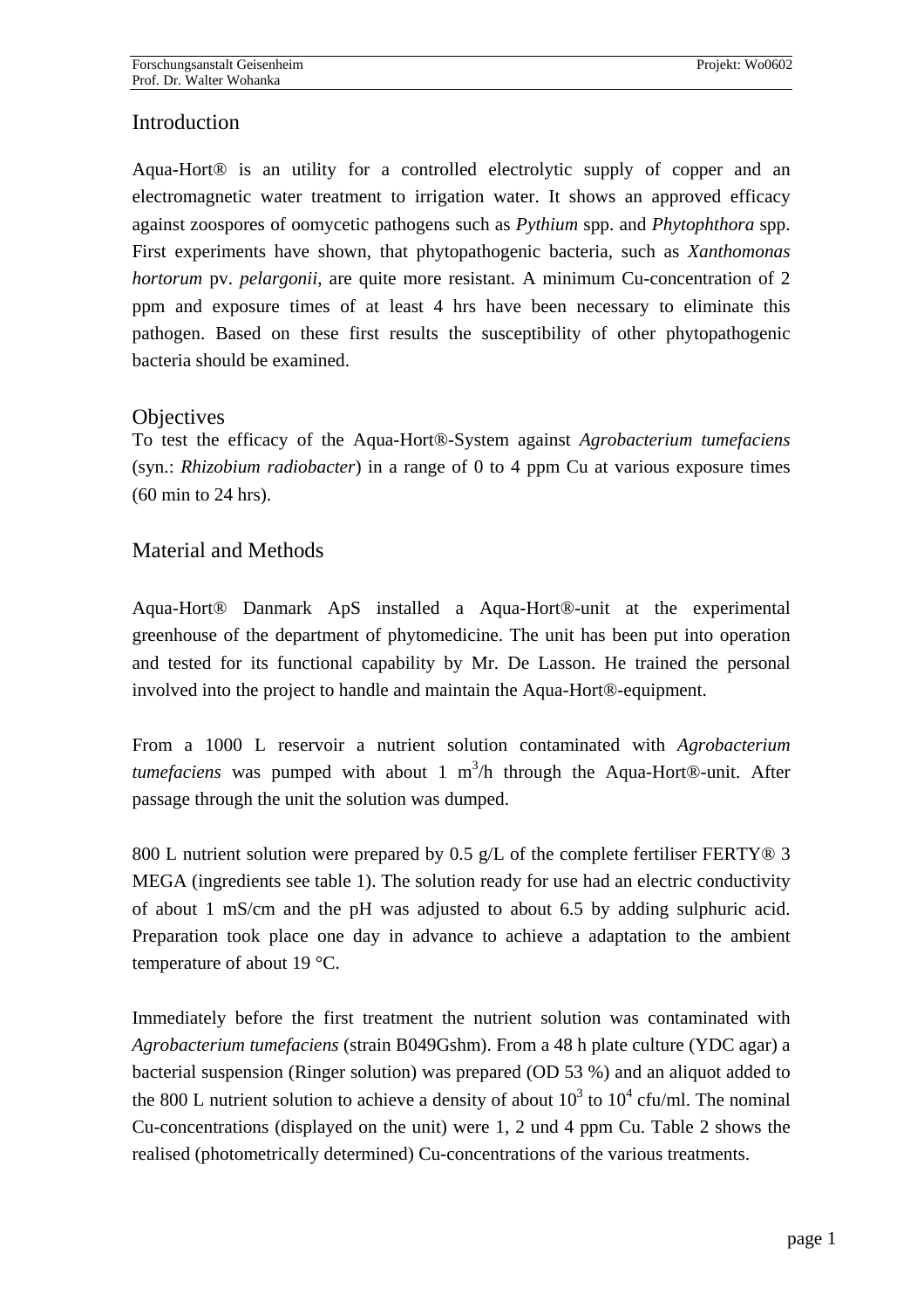Samples were taken 1 min after adjusting the respective concentration at the display (pump continuously working). The samples were immediately transferred to the lab and there stored at room temperature. To realise the various exposure times three subsamples each were plated onto semiselective agar plates (Medium 1A acc. Schaad et al., 2001) 1, 2, 4 and 24 hrs after the samples were taken (spiral plater; Meintrup DWS Laborgeräte GMBH, Lähden – Holte, Germany). At start and end of each treatment beside the Cu-concentration (Kupfer-Test Aquaquant®; range 0.3 – 5.0 mg/l; Merck KGaA, Darmstadt), the electric conductivity, pH and temperature of the nutrient solution were determined.

Each treatment was repeated four times. The bacterial counts (cfu/ml) were statistically analysed by ANOVA and significant differences to the control were determined by the Dunnett-test (STATISTICA for Windows version 7.1)

| <b>Plant Nutrients</b>          | Content $(\% )$ |
|---------------------------------|-----------------|
| nitrogen                        | 18              |
| potassium                       | 12              |
| phosphorus                      | 18              |
| calcium                         | $\overline{2}$  |
| boron                           | 0.02            |
| copper                          | 0.04            |
| $iron *$ )                      | 0.10            |
| manganese                       | 0.05            |
| molybdenum                      | 0.01            |
| zinc                            | 0.01            |
| *) partially as chelate (EDDHA) |                 |

**table 1:** nutrient contents of the complete fertiliser FERTY® 3 MEGA (Planta Düngemittel GmbH, Regenstauf, Germany)

|  | <b>table 2:</b> Cu-concentrations (ppm) of the treated fertiliser solution at the various |  |  |  |  |  |
|--|-------------------------------------------------------------------------------------------|--|--|--|--|--|
|  | repetitions (rpt. $1 - \text{rpt. } 4$ )                                                  |  |  |  |  |  |

| set value<br>(displayed) | rpt.1       | rpt. 2   | rpt.3       | rpt.4            |
|--------------------------|-------------|----------|-------------|------------------|
| 0.0                      | 0.0         | 0.0      | 0.0         | 0.0 <sub>1</sub> |
| 1.0                      | 0.3         | J.6      | $0.3 - 0.6$ | 0.6              |
| 2.0                      | $1.5 - 2.0$ | no value | $1.5 - 2.0$ | $1.5 - 2.0$      |
| 4.0                      |             |          |             |                  |